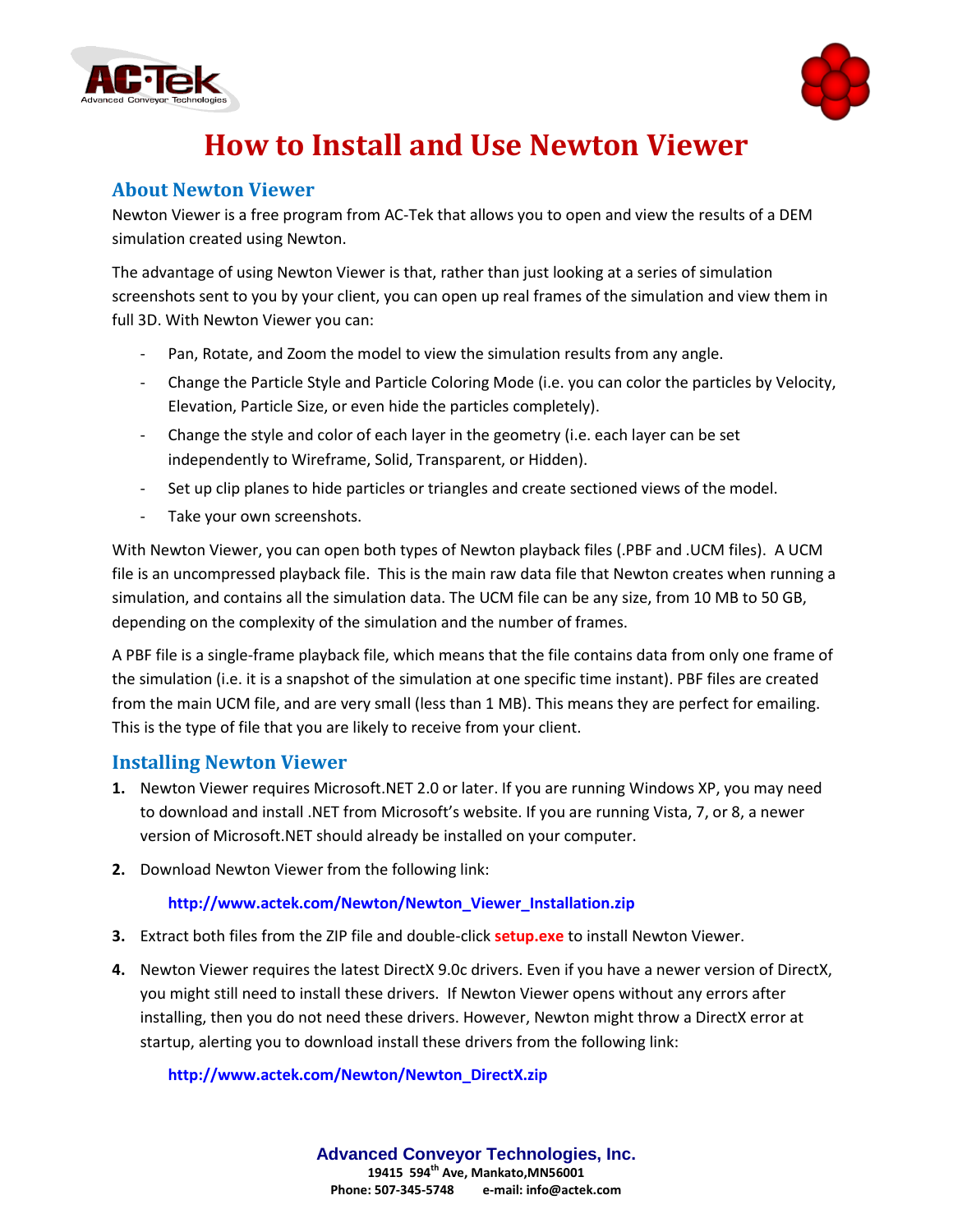To install the DirectX drivers, double-click the **directx\_Jun2010\_redist.exe** file inside the ZIP file. You will be asked to extract the files to a temporary folder. After extracting the files, open that folder and double-click **DXSETUP.exe** to update DirectX.

**5.** You can now start Newton Viewer by clicking on the Newton icon on your desktop, from the Windows start menu, or by double-clicking a Newton playback file (\*.PBF or \*.UCM).

## **Using Newton Viewer**

To open a playback file with Newton Viewer, you can either double-click the PBF or UCM file to open it in a new instance of Newton Viewer, or click the green "Open" toolbar button and navigate to the file.

When you open a playback file, Newton will recall the camera view, particle settings, and layer settings that were applied when the file was last saved. Figure 1 shows a default view when opening a certain UCM file, with the major elements of the Newton Viewer interface outlined in various colors.



**Figure 1 – Newton Viewer Main Interface**

**Rendering Window** – This is the main viewing window where the model is rendered. If you right-click in the rendering window, a context menu will appear that contains shortcuts to many settings. All of these settings are also available in the "Display" menu, on the main toolbar, or in the SMV Window.